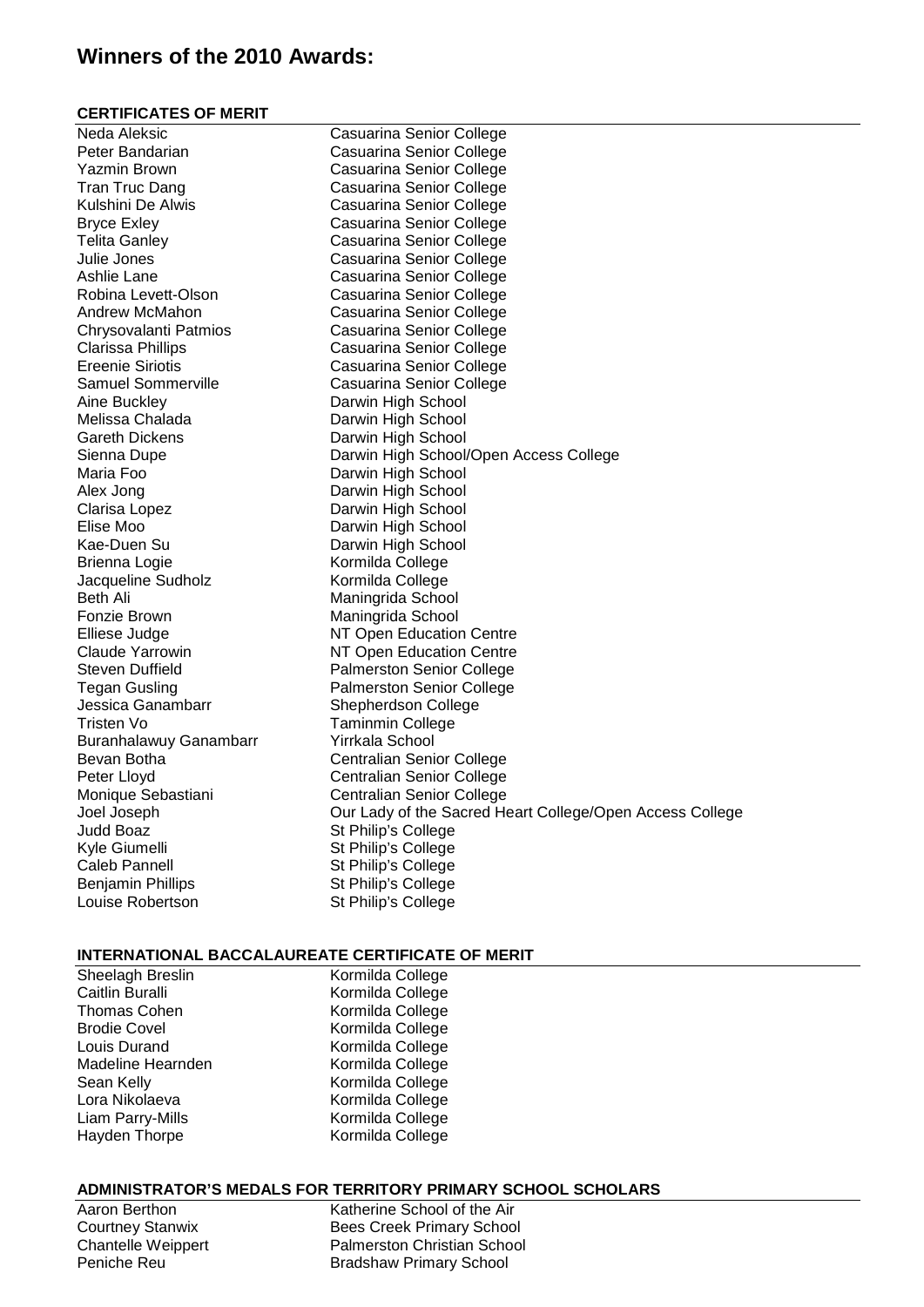|                                    | <b>ADMINISTRATOR'S MEDALS FOR TERRITORY MIDDLE SCHOOL SCHOLARS</b>                           |
|------------------------------------|----------------------------------------------------------------------------------------------|
| <b>Benita Bauer</b>                | MY School of the Air                                                                         |
| <b>Tala Turner</b>                 | <b>Batchelor Area School</b>                                                                 |
| <b>MATHEMATICS AWARD</b>           | <b>MATHEMATICS TEACHERS ASSOCIATION OF THE NORTHERN TERRITORY (MTANT) VIC CZERNEZKYJ</b>     |
| Maria Foo                          | Darwin High School                                                                           |
|                                    | ROYAL AUSTRALIAN CHEMICAL INSTITUTE CHEMISTRY AWARD                                          |
| <b>Lauren Sealy</b>                | Marrara Christian College                                                                    |
|                                    |                                                                                              |
|                                    | AUSTRALIAN METEOROLOGICAL AND OCEANOGRAPHIC SOCIETY PHYSICS AWARD                            |
| Maria Foo                          | Darwin High School                                                                           |
|                                    | AUSTRALIA DAY COUNCIL NT AUSTRALIAN HISTORY AWARD                                            |
| Elliese Judge                      | NT Open Education Centre                                                                     |
| <b>PUBLISHING</b>                  | AUSTRALIAN COMPUTER SOCIETY (NT) ICT AWARD for INFORMATION, PROCESSING AND                   |
| <b>Tristen Vo</b>                  | <b>Taminmin College</b>                                                                      |
|                                    |                                                                                              |
| <b>Clare McInnerney</b>            | INTERNATIONAL ASSOCIATION OF HYDROGEOLOGISTS (NT Branch) GEOGRAPHY AWARD<br>Kormilda College |
|                                    |                                                                                              |
|                                    | TELSTRA REMOTE INDIGENOUS STUDENT AWARD                                                      |
| Fonzie Brown                       | Maningrida School                                                                            |
|                                    |                                                                                              |
| <b>Telita Ganley</b>               | <b>COGSO MOST OUTSTANDING COMMUNITY STUDIES AWARD</b>                                        |
|                                    | Casuarina Senior College                                                                     |
|                                    | ROTARY CLUB OF DARWIN IAN McGREGOR YEAR 12 ENGLISH AWARD                                     |
| Bevan Botha                        | <b>Centralian Senior College</b>                                                             |
|                                    | DEPARTMENT OF BUSINESS AND EMPLOYMENT INFORMATION TECHNOLOGY AWARD                           |
| <b>Beldin Boskell</b>              | St Philip's College                                                                          |
|                                    |                                                                                              |
| <b>AWARD</b>                       | DENNIS THOMSON ESTATE AND AUSTRALIAN VETERINARY ASSOCIATION (NT DIVISION) SCIENCE            |
| Louise Robertson                   | St Philip's College                                                                          |
| <b>AWARD</b>                       | NORTHERN TERRITORY INDIGENOUS EDUCATION COUNCIL INDIGENOUS DISTANCE LEARNING                 |
| Anthony Dodd                       | Alice Outcomes, Northern Territory Open Education Centre and Centralian                      |
|                                    | Senior College                                                                               |
| <b>NT MUSIC SCHOOL MUSIC AWARD</b> |                                                                                              |
| Joshua Knott                       | <b>Centralian Senior College</b>                                                             |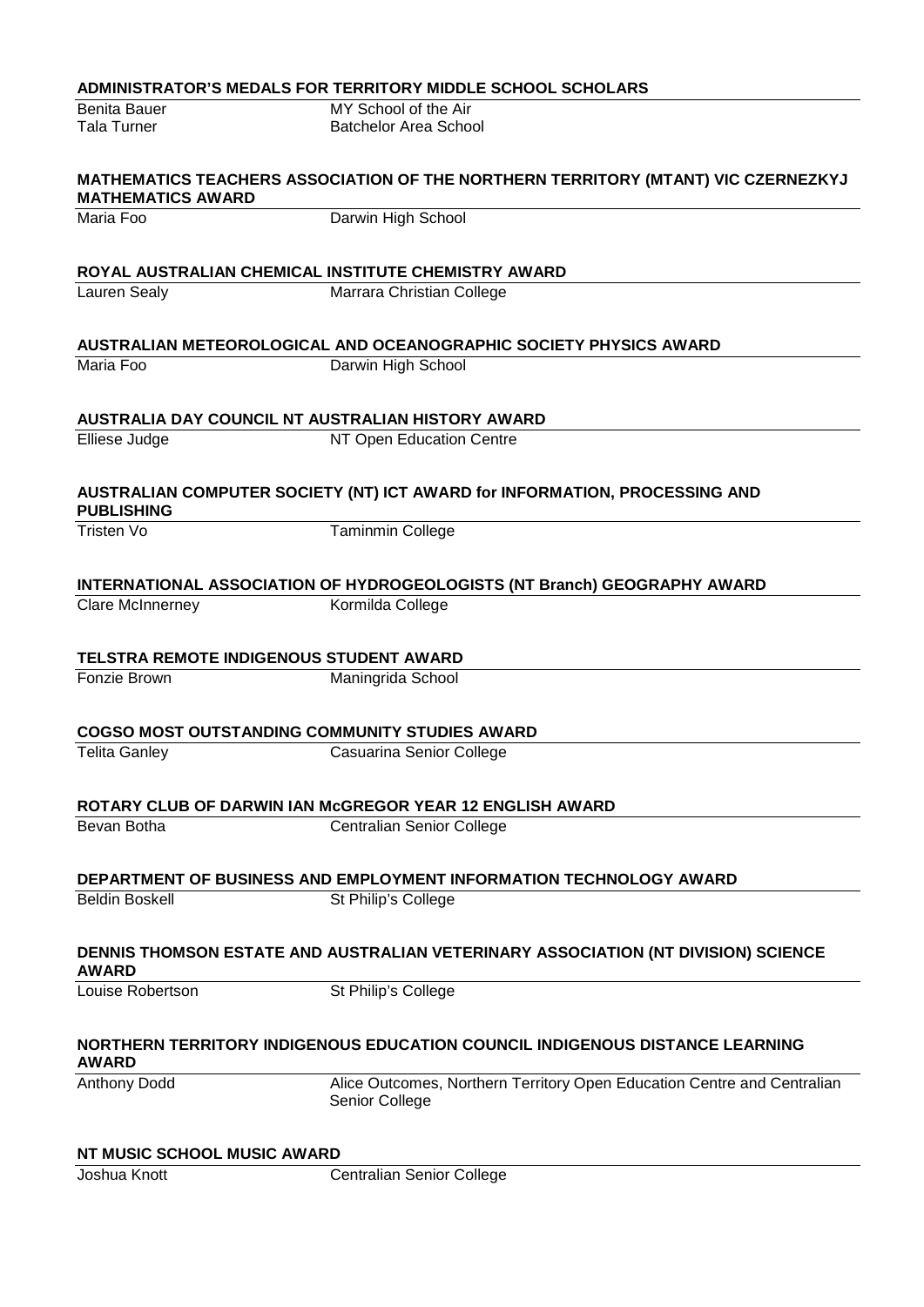#### **CHARLES DARWIN UNIVERSITY TOP INDIGENOUS AUSTRALIAN TERTIARY ADMISSION RANK (ATAR) STUDENT AWARD**

Grace Plichta **Darwin High School** 

#### **CHARLES DARWIN UNIVERSITY TOP TEN AUSTRALIAN TERTIARY ADMISSION RANK (ATAR) STUDENT AWARDS**

Maria Foo **Darwin High School**<br>Melissa Chalada **Darwin High School** Melissa Chalada **Darwin High School**<br>Breanna Lee **Darwin High School** Breanna Lee Darwin High School<br>Alex Jong Darwin High School Alex Jong Darwin High School<br>Sienna Dupe Darwin High School Sienna Dupe **Darwin High School**<br>
Kae-Duen Su **Darwin High School** Kae-Duen Su **Darwin High School**<br>Rhiannon Oakhill **Darwin High School** Rhiannon Oakhill **Darwin High School**<br>Bevan Botha<br>Centralian Senior Co Bevan Botha<br>
Louise Robertson<br>
Centralian Senior College<br>
St Philip's College St Philip's College Kyle Giumelli St Philip's College

## **GROUP TRAINING NT MOST OUTSTANDING SCHOOL-BASED APPRENTICE/TRAINEE OF THE YEAR AWARD**

**Taminmin College** 

#### **NT BOARD OF STUDIES VOCATIONAL EDUCATION AND TRAINING IN SCHOOL AWARDS**

| Jaimi Johnson         | <b>Taminmin College</b>          |
|-----------------------|----------------------------------|
| Elle Megaw            | Darwin High School               |
| <b>Sherice Ansell</b> | <b>Centralian Senior College</b> |

#### **TOP TWENTY 2010 NTCE FINAL YEAR STUDENTS**

| Bevan Botha             | <b>Centralian Senior College</b> |
|-------------------------|----------------------------------|
| Sienna Dupe             | Darwin High School               |
| Maria Foo               | Darwin High School               |
| Melissa Chalada         | Darwin High School               |
| Alex Jong               | Darwin High School               |
| <b>Rhiannon Oakhill</b> | Darwin High School               |
| Kyle Giumelli           | St Philip's College              |
| Breanna Lee             | Darwin High School               |
| Caleb Pannell           | St Philip's College              |
| Kae-Duen Su             | Darwin High School               |
| Peter Bandarian         | Casuarina Senior College         |
| Kulshini De Alwis       | Casuarina Senior College         |
| Louise Robertson        | St Philip's College              |
| <b>Edward Brazier</b>   | Nhulunbuy High School            |
| Samuel Lee              | Casuarina Senior College         |
| Sofiya Nguyen           | Darwin High School               |
| Venaska Cheliah         | Casuarina Senior College         |
| <b>Gareth Dickens</b>   | Darwin High School               |
| Emily Jong              | Darwin High School               |
| Jotham Lay              | Darwin High School               |
| Aaron Miles             | Casuarina Senior College         |
| <b>Thomas Pisel</b>     | Darwin High School               |

#### **AUSTRALIAN STUDENT PRIZE**

| Sienna Dupe |  |  |
|-------------|--|--|
| Maria Foo   |  |  |
| Bevan Botha |  |  |

Darwin High School Darwin High School **Centralian Senior College** 

#### **INTERNATIONAL BACCALAUREATE MOST OUTSTANDING STUDENT AWARD**

Caitlin Buralli **Kormilda College**